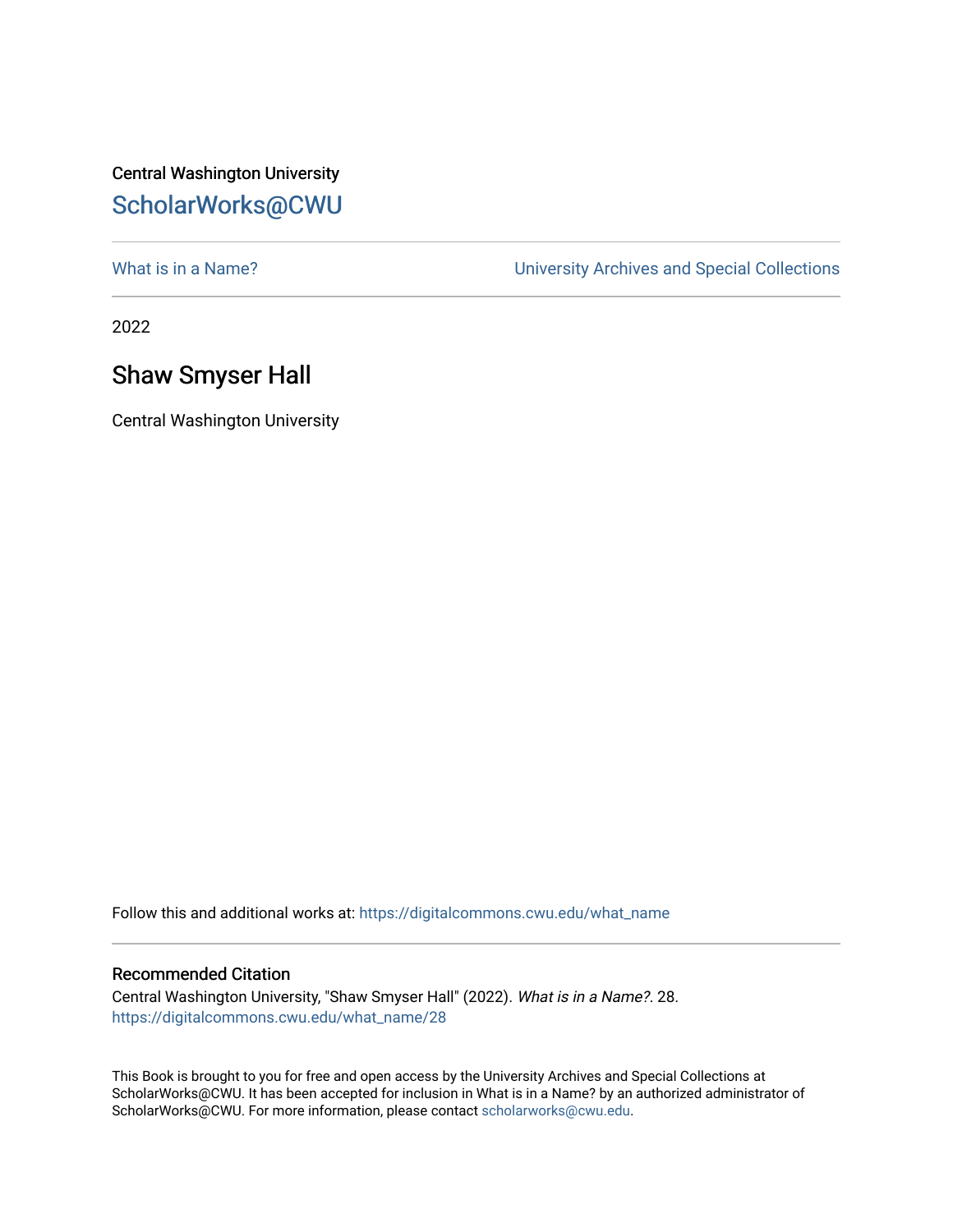What's in a Name? Shaw Smyser Hall

Only 53 years old when he died in April 1952, Reginald Shaw, who taught geography at Central for more than 17 years, was a popular professor who left a lasting legacy. In fact, the school's student newspaper, *The Campus Crier*, devoted nearly an entire page to stories about his passing and career.

"The flag on Central's campus flew at half-mast last Monday in tribute to Dr. Reginald G. Shaw, professor of geography here since 1935. Classes were dismissed during the funeral services and faculty and students gathered to pay respects to their associate, teacher and friend," noted the newspaper.

Shaw, who was as the founder and faculty advisor to the student geography club, was the first scientific geographer to make a source-to-mouth survey of the Columbia River since it had been done in 1811. At the time of his death, he was working on book about his research.

Born in Superior, Wisconsin in 1898, Shaw attended the Superior State Normal School before earning his undergraduate degree and Master's degree from the University of Wisconsin. In 1938, while teaching at Central, he obtained his doctorate from the University of Wisconsin.

In 1963, the university renamed an older campus structure known as the "Classroom Building" after Shaw. The two-story brick building with six classic Greek front pillars, was also renovated that year. Originally built in 1929, it housed administrative offices on the second floor with classrooms for English, history, health education, and psychology on the first.

At the same time Classroom Building was renamed for Shaw, an adjacent two-story brick structure, built in 1925, and known simply as "Library," was also remodeled and renamed for Seldon Smyser, who had taught social sciences from 1916 to 1942.

Smyser was born in Windsor, Illinois in 1870 and attended local public schools and, later, a private academy in Nashville, Tennessee. He earned a bachelor's degree in philosophy from DePauw University in 1892, then completed his master's degree in 1901.

Over the following years, he worked on a graduate degree at Cornell and Columbia universities while also serving as principal at high schools in Mattoon, Illinois, Morris, Minnesota, and Yakima, Washington. In 1916, he joined the staff of the Department of Social Services at Washington State Normal School (now known as CWU).

From 1930 to 1931, he served as acting president of the college prior to the hiring of Robert E. McConnell as Central's president. Between 1951 and 1953, he served as a member of Psychology Strategy Board under President Harry S. Truman. He died in 1957 at his home in Ellensburg.